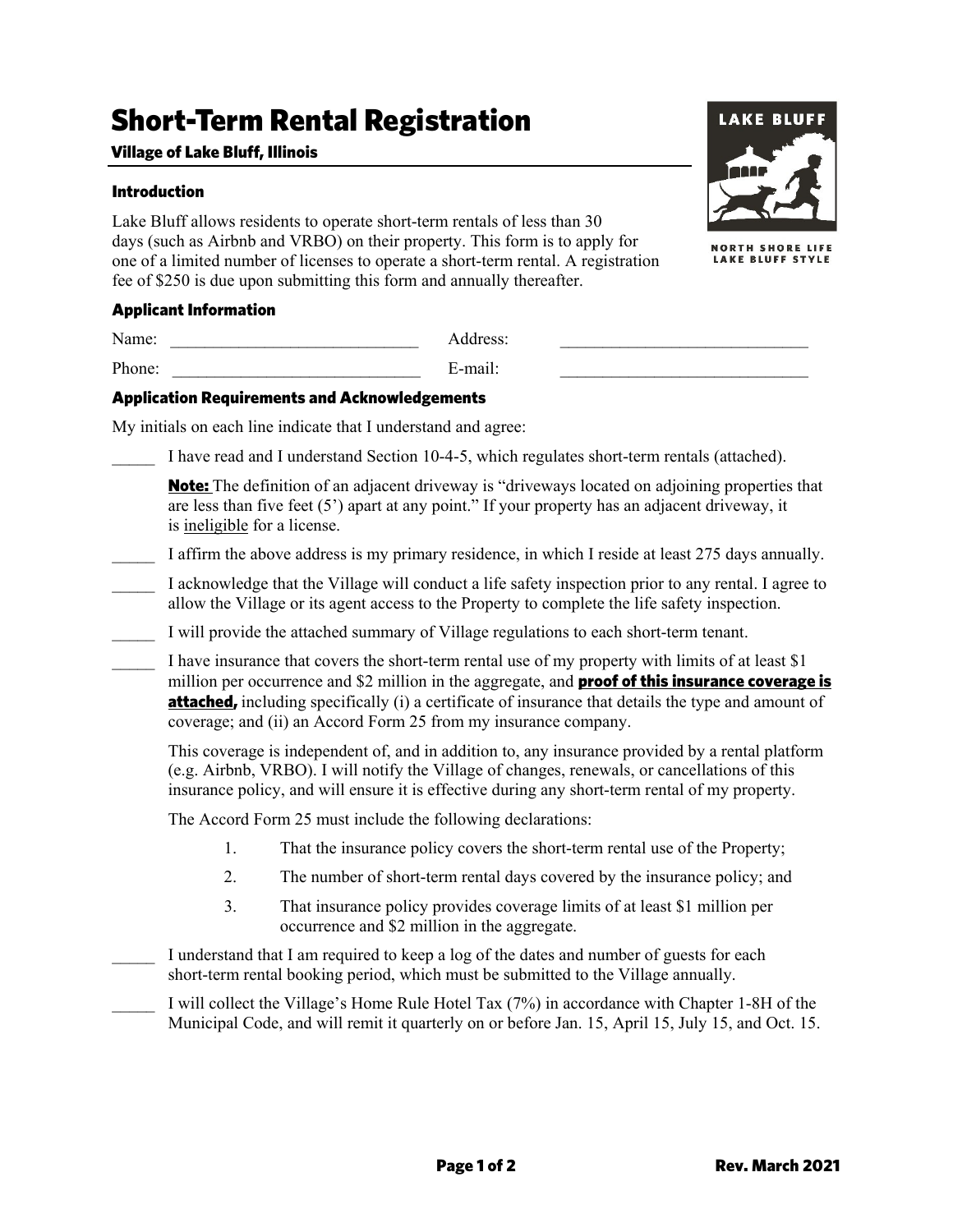## Short-Term Rental Registration

### Village of Lake Bluff, Illinois



| Either I or the below listed resident of Lake Bluff, empowered as my agent,     |
|---------------------------------------------------------------------------------|
| will be available during <b>every</b> booking period to address the concerns of |
| tenants, residents, or the Village:                                             |
|                                                                                 |

**NORTH SHORE LIFE** LAKE BLUFF STYLE

| Name:  |                                                                                                  | Address: |  |  |
|--------|--------------------------------------------------------------------------------------------------|----------|--|--|
| Phone: |                                                                                                  | E-mail:  |  |  |
|        | I acknowledge that my name and address will be published in a public list of short-term rentals, |          |  |  |

and that this form and other documents and communications concerning this license may be subject to public release pursuant to the Illinois Freedom of Information Act.

#### Affirmation and Signature

I will continue to meet all of the foregoing conditions and requirements and will only lease to short-term tenants in accordance therewith. I hereby swear or affirm that all information in this application is, to the best of my knowledge and belief, true and correct.

Signature:  $\Box$